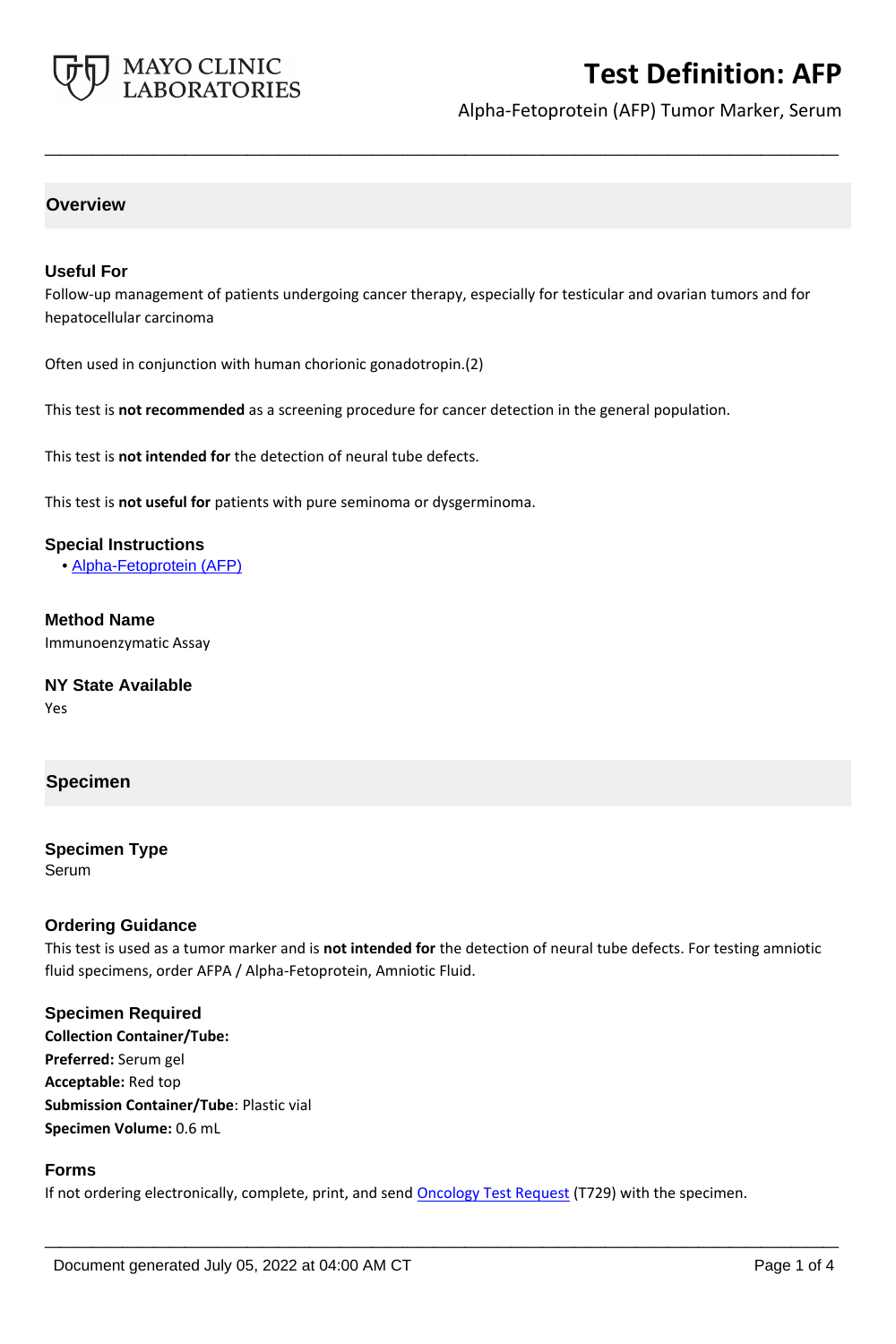

Alpha-Fetoprotein (AFP) Tumor Marker, Serum

#### **Specimen Minimum Volume**

0.5 mL

### **Reject Due To**

| Gross hemolysis | Reject |
|-----------------|--------|
| Gross lipemia   | OK     |

**\_\_\_\_\_\_\_\_\_\_\_\_\_\_\_\_\_\_\_\_\_\_\_\_\_\_\_\_\_\_\_\_\_\_\_\_\_\_\_\_\_\_\_\_\_\_\_\_\_\_\_**

#### **Specimen Stability Information**

| <b>Specimen Type</b> | <b>Temperature</b>       | <b>Time</b> | <b>Special Container</b> |
|----------------------|--------------------------|-------------|--------------------------|
| Serum                | Refrigerated (preferred) | $7$ days    |                          |
|                      | Frozen                   | 90 days     |                          |

## **Clinical & Interpretive**

#### **Clinical Information**

Alpha-fetoprotein (AFP) is a glycoprotein that is produced in early fetal life by the liver and by a variety of tumors including hepatocellular carcinoma, hepatoblastoma, and nonseminomatous germ cell tumors of the ovary and testis (eg, yolk sac and embryonal carcinoma). Most studies report elevated AFP concentrations in approximately 70% of patients with hepatocellular carcinoma. Elevated AFP concentrations are found in 50% to 70% of patients with nonseminomatous testicular tumors.(1)

AFP is elevated during pregnancy. Persistence of AFP in the mother following birth is a rare hereditary condition.(2) Neonates have markedly elevated AFP levels (>100,000 ng/mL) that rapidly fall to below 100 ng/mL by 150 days and gradually return to normal over their first year.(2)

Concentrations of AFP above the reference range also have been found in the serum of patients with benign liver disease (eg, viral hepatitis, cirrhosis), gastrointestinal tract tumors, and along with carcinoembryonic antigen, in ataxia telangiectasia.

The biological half-life of AFP is approximately 5 days.

#### **Reference Values**

<8.4 ng/mL

Reference values are for nonpregnant subjects only; fetal production of alpha-fetoprotein elevates values in pregnant women.

Range for newborns is not available, but concentrations over 100,000 ng/mL have been reported in normal newborns, and the values rapidly decline in the first 6 months of life.(See literature reference: Ped Res 1981;15:50-52) For further interpretive information, see [Alpha-Fetoprotein \(AFP\)](http://www.mayocliniclabs.com/it-mmfiles/Alpha-Fetoprotein__AFP_.pdf)

**\_\_\_\_\_\_\_\_\_\_\_\_\_\_\_\_\_\_\_\_\_\_\_\_\_\_\_\_\_\_\_\_\_\_\_\_\_\_\_\_\_\_\_\_\_\_\_\_\_\_\_**

Serum markers are not specific for malignancy, and values may vary by method.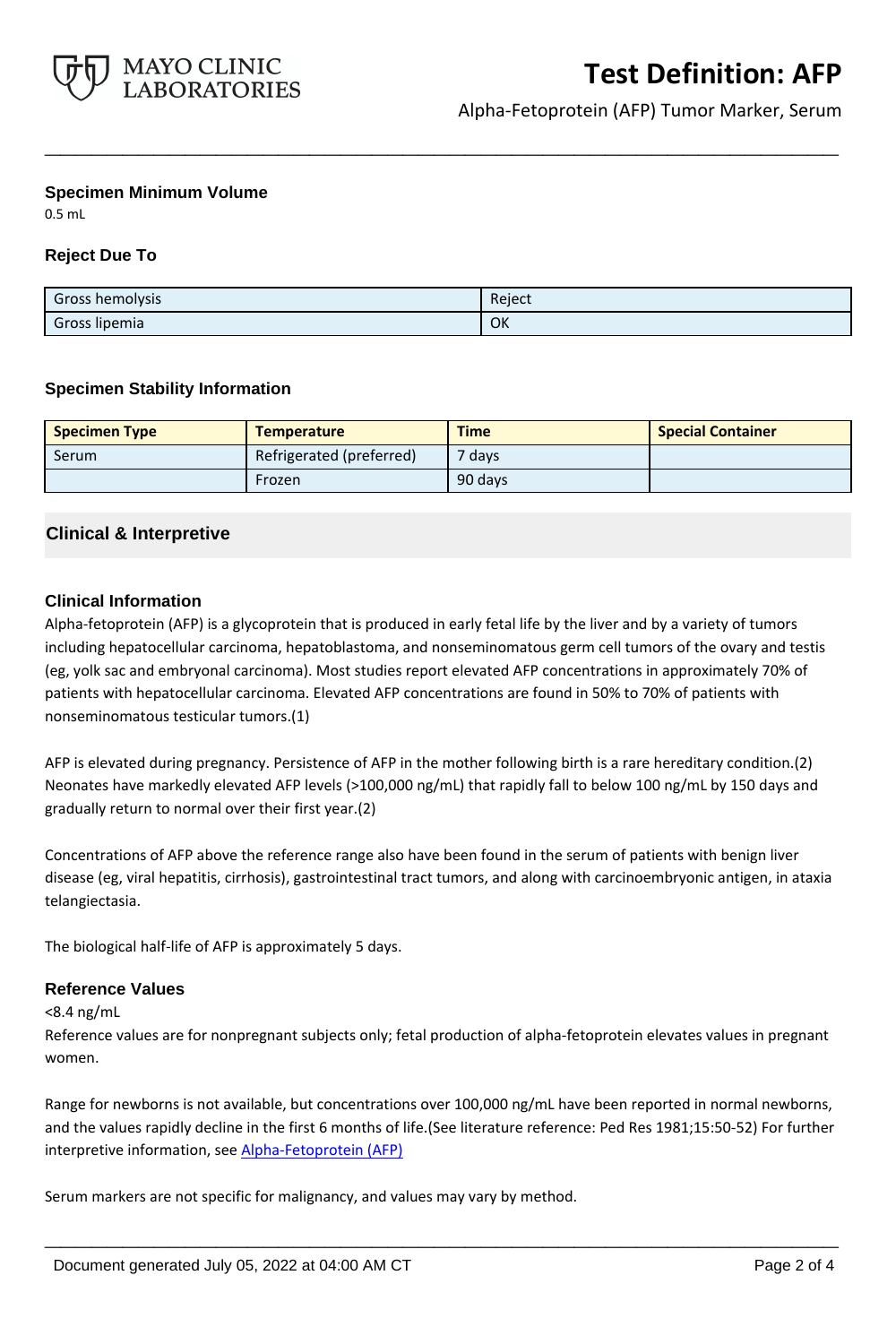

# **Test Definition: AFP**

Alpha-Fetoprotein (AFP) Tumor Marker, Serum

## **Interpretation**

Alpha-fetoprotein (AFP) levels may be elevated in association with a variety of malignancies or benign diseases.

Failure of the AFP value to return to normal by approximately one month after surgery suggests the presence of residual tumor.

**\_\_\_\_\_\_\_\_\_\_\_\_\_\_\_\_\_\_\_\_\_\_\_\_\_\_\_\_\_\_\_\_\_\_\_\_\_\_\_\_\_\_\_\_\_\_\_\_\_\_\_**

Elevation of AFP after remission suggests tumor recurrence; however, tumors originally producing AFP may recur without an increase in AFP.

#### **Cautions**

This assay is intended only as an adjunct in the diagnosis and monitoring of alpha-fetoprotein (AFP)-producing tumors. The diagnosis should be confirmed by other tests or procedures.

Higher values are found in newborns and pregnant women.

In some immunoassays, the presence of unusually high concentrations of analyte may result in a high-dose "hook" effect. This may result in a lower or even normal measured analyte concentration. If the reported result is inconsistent with the clinical presentation, the laboratory should be alerted for troubleshooting. For diagnostic purposes, these immunoassay results should always be assessed in conjunction with the patient's medical history, clinical examination, and other findings. For the Beckman Access AFP assay a hook effect is not expected up to 500,000 ng/mL. Concentrations greater than 500,000 ng/mL might result in a falsely low result.

#### **Clinical Reference**

1. Sturgeon CM, Duffy MJ, Stenman UH, et al: National Academy of Clinical Biochemistry laboratory medicine practice guidelines for use of tumor markers in testicular, prostate, colorectal, breast, and ovarian cancers. Clin Chem. 2008 Dec; 54(12):e11-79

2. Blohm ME, Vesterling-Horner D, Calaminus G, et al: Alpha-1-fetoprotein (AFP) reference values in infants up to 2 years of age. Pediatr Hematol Onco. 1998 Mar-April;15(2):135-142

3. Milose JC, Filson CP, Weizer AZ, et al: Role of biochemical markers in testicular cancer: diagnosis, staging, and surveillance. Open Access J Urol. 2011 Dec 30;4:1-8

4. Schefer H, Mattmann S, Joss RA: Hereditary persistence of alpha-fetoprotein. Case report and review of the literature. Ann Oncol. 1998 June;9(6):667-672

## **Performance**

#### **Method Description**

The instrument used is the Beckman Coulter UniCel DXI 800. The Beckman Coulter Access alpha-fetoprotein (AFP) immunoassay is a 2-site immunoenzymatic sandwich assay. A specimen is added to a reaction vessel with mouse monoclonal anti-AFP alkaline phosphatase conjugate, and paramagnetic particles coated with a second mouse monoclonal anti-AFP antibody. The AFP in the specimen binds to the immobilized monoclonal anti-AFP on the solid phase while, at the same time, the monoclonal anti-AFP-alkaline phosphatase conjugate reacts with different antigenic sites on the specimen AFP. After incubation in a reaction vessel, materials bound by the solid phase are held in a magnetic field while unbound materials are washed away. A chemiluminescent substrate is added to the reaction vessel

**\_\_\_\_\_\_\_\_\_\_\_\_\_\_\_\_\_\_\_\_\_\_\_\_\_\_\_\_\_\_\_\_\_\_\_\_\_\_\_\_\_\_\_\_\_\_\_\_\_\_\_**